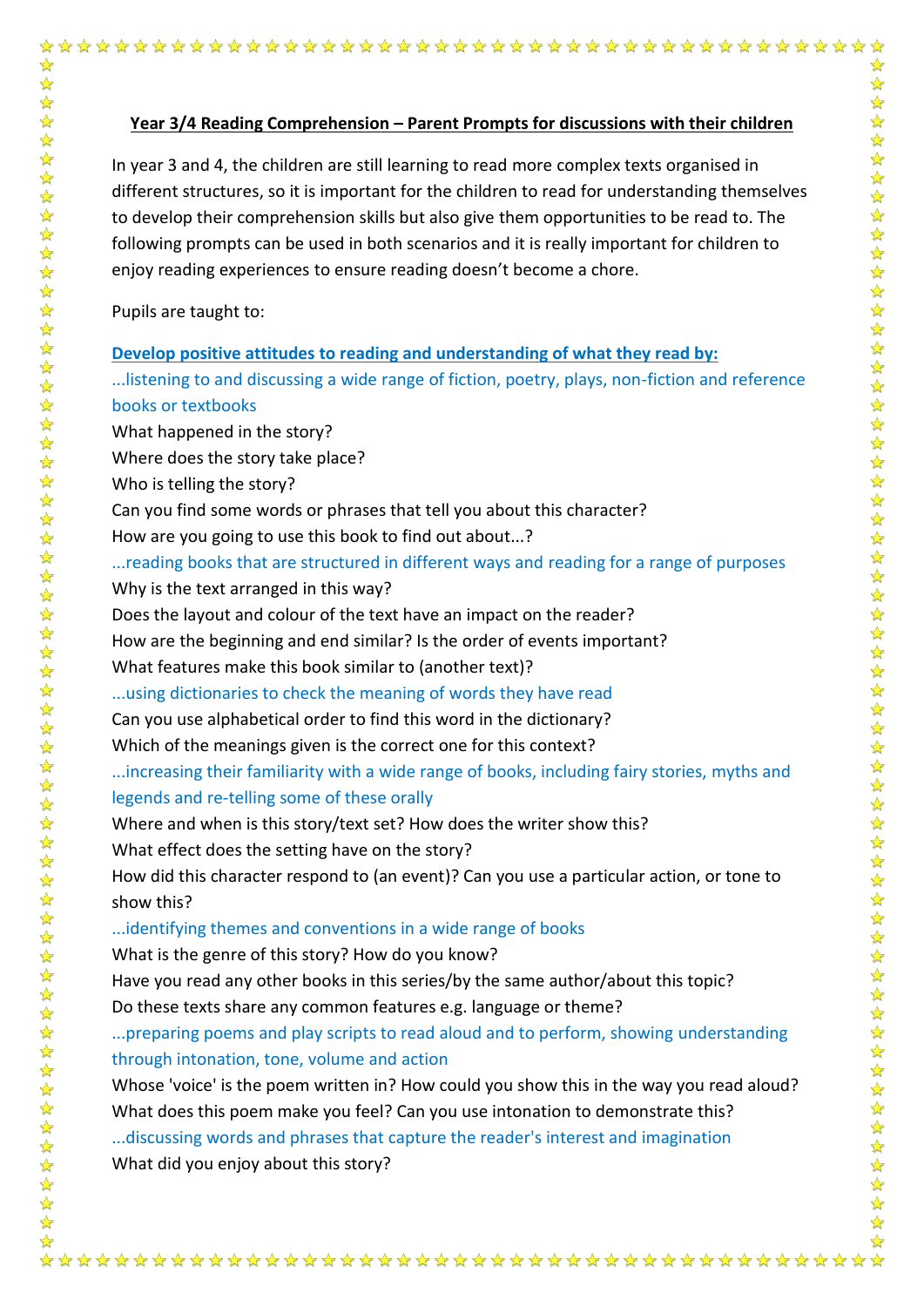$\frac{1}{\sqrt{2}}$ 

What was the most exciting or interesting part? Can you explain why? Which part of the story best describes the setting? Can you identify words in the text which help the author create mood/effect? ...recognising some different forms of poetry (e.g. free verse, narrative poetry) Did you hear any repeating patterns or patterns in structure in this poem? Does this poem tell a story? How does the author use the shape of the poem to reflect its meaning? Does the poem follow the pattern of natural speech?

## **Understand what they read, in books they can read independently by:**

...checking that the text makes sense, discussing their understanding and explaining the meaning of words in context

Drawing on what you know about this character already, does his response to (an event) make sense?

Can the context of (an unfamiliar word) help you to understand what it means? Why is there a bullet point/exclamation mark/question mark here? What effect does it have?

...asking questions to improve their understanding of a text

If you could ask the characters in the story a question, who would you choose, and what would you ask?

Using the information in this section, can you create questions for your partner? Can you note where the answers are?

Is there a section of the text you don't understand? How could you find out what it means? ...drawing inferences such as inferring characters' feelings, thoughts and motives

from their actions, and justifying inferences with evidence

Can you choose a character and say what they felt/thought/did in response to events? How do you know?

What does... tell you about how the character is feeling?

How did this character's actions affect the outcome of the story?

...predicting what might happen from details stated and implied

Knowing what you do about (a character/an event), what might happen next? Why do you think this?

If the story develops in the way you have predicted, how will (a character) respond? Can you find evidence in the text to explain why you think this is?

How does the author indicate that (a character) feels excited/worried/scared? Does the author show this directly?

...identifying main ideas drawn from more than one paragraph and summarising these

Using your understanding of what happened, can you create a timeline of events? What are the main events in this chapter?

Can you create a character profile using the key information in each paragraph? Does this